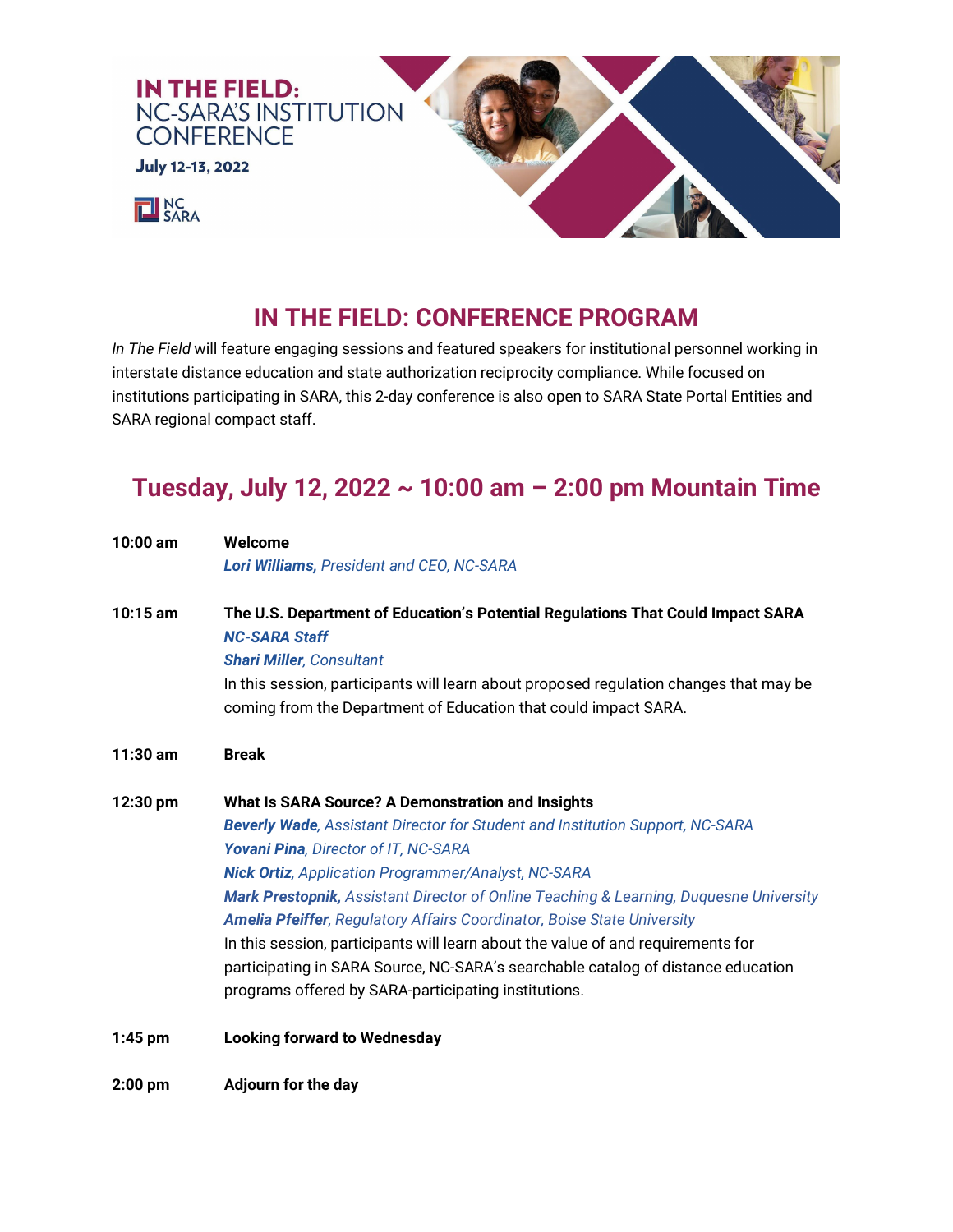# **Wednesday, July 13, 2022 ~ 9:00 am – 3:30 pm Mountain Time**

## **9:00 am Day 2 Welcome**

*Lori Williams, President and CEO, NC-SARA*

### **9:15 am Key Note Speaker:** *Distance Education in 2022: A Perspective on the Ever-Changing Landscape*

#### *Phil Hill, MindWires*

As we exit the COVID-19 pandemic and its massive reliance on distance education, there are significant efforts to move beyond the virtualization of traditional face-to-face classroom and to also move beyond earlier business models. At the same time, the Biden administration's regulatory efforts in education have centered on a consumer protection mindset, with direct implications for distance education. These trends have the potential to be more significant than the simple expansion or contraction of the number of learners in online courses and programs. What is the current state of online learning and what should we expect in the coming decade? How will regulatory actions impact institutions looking to increase their online presence? This talk will explore how the influence of online learning and new technologies are impacting the future of higher education.

#### **10:15 Break**

#### **10:30 am Realigning Professional Licensure within the 21st Century**

*Kenneth M. Heard, III, Director, Department of State Authorization, University of Mississippi Medical Center*

#### *Jennifer Lewis, Associate Director of Compliance and Ethics, University of Southern Mississippi*

#### *Anne Klingen, Director of Online Design & eLearning, University of Mississippi*

2020-2022 saw unprecedented change in the professional licensure landscape. These changes were brought about in part because of COVID, Baby Boomer retirements, and the Great Resignation. This session will address the implications of these changes and highlight the best means of addressing professional licensure in this evolving landscape*.* 

**11:30 am Break**